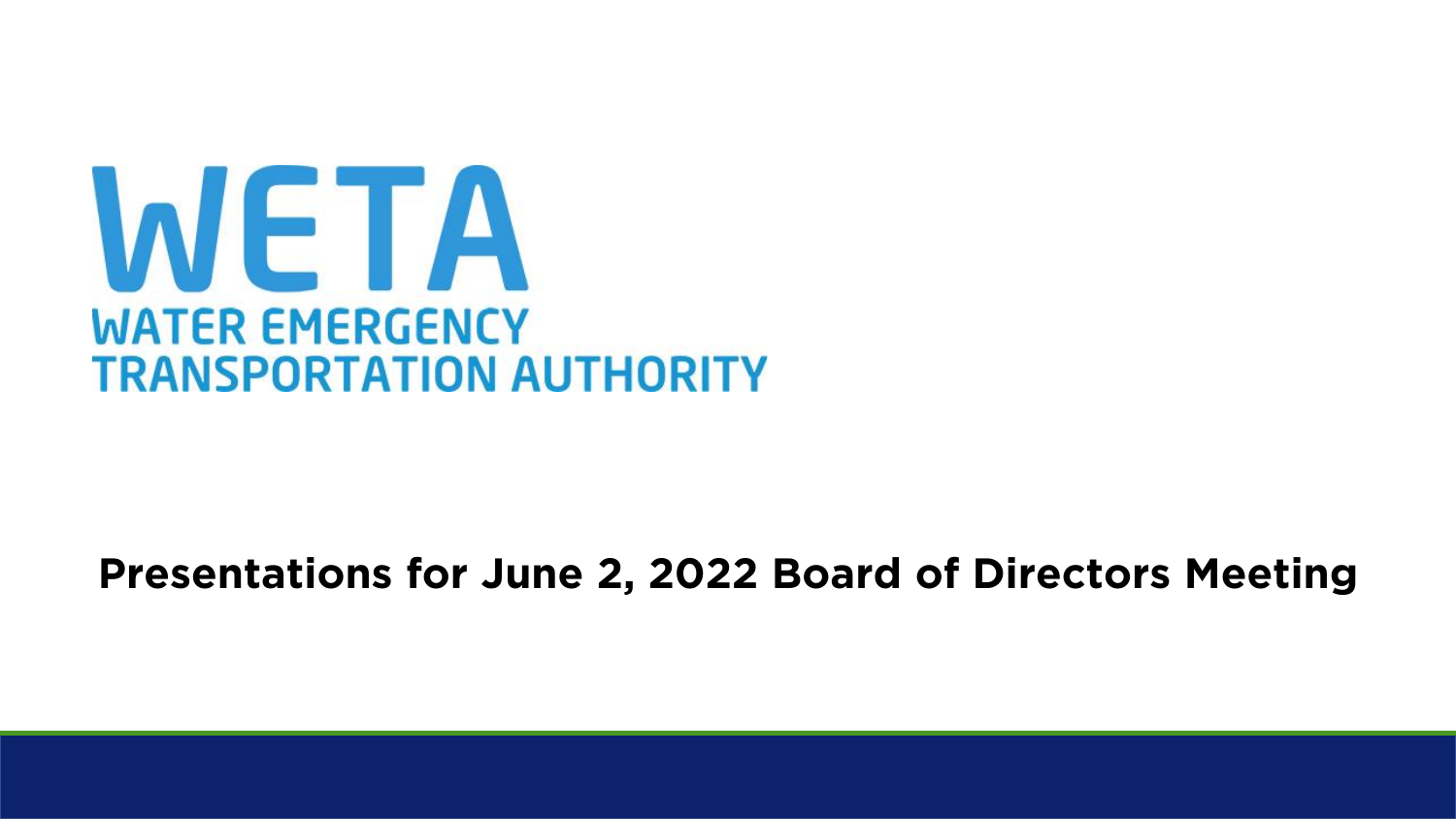

#### **Item 7: Proposed FY 2023 Budget & Salary Schedule**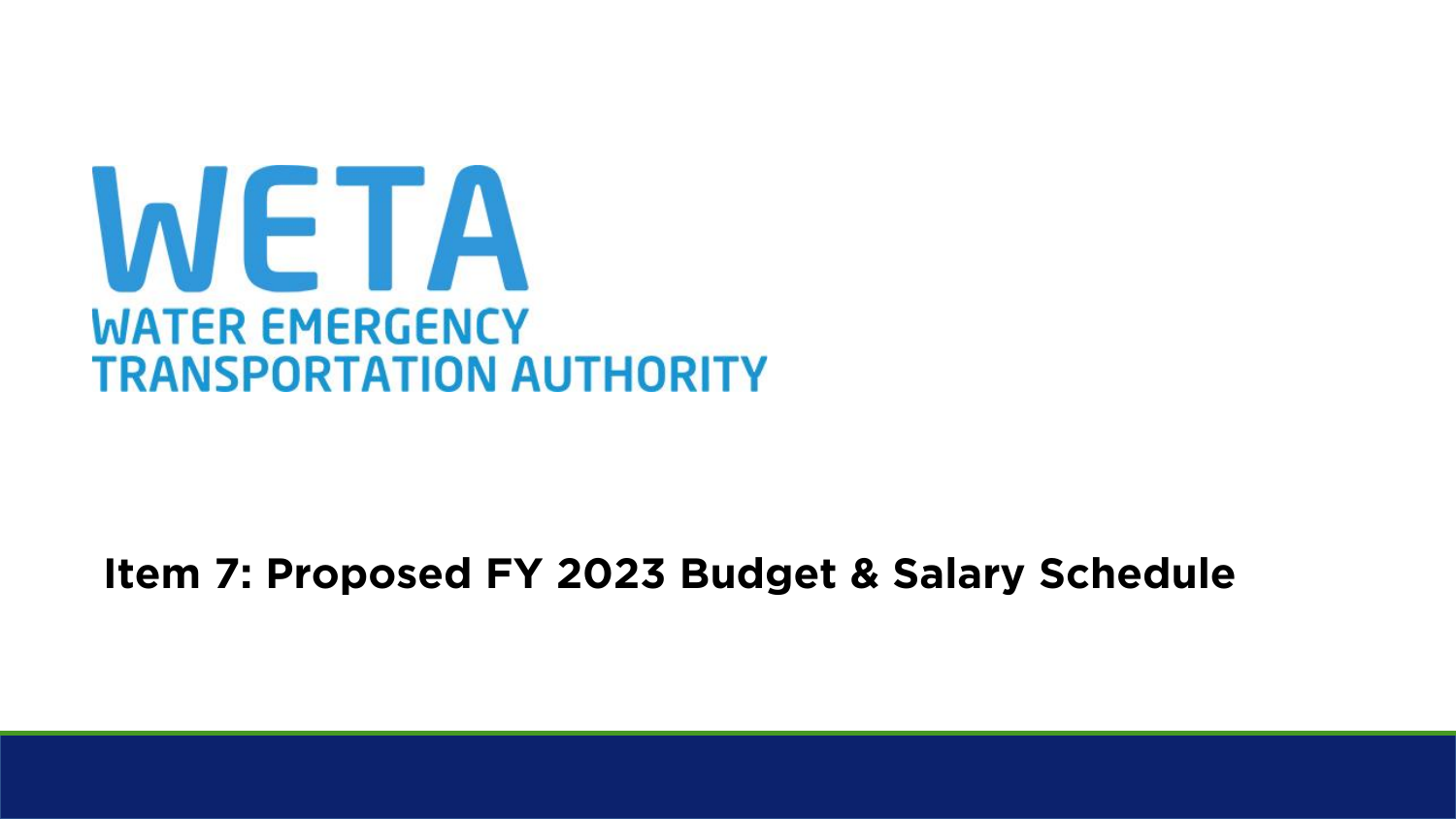

**WETA's Proposed FY 23 Budget**

**June 2, 2022**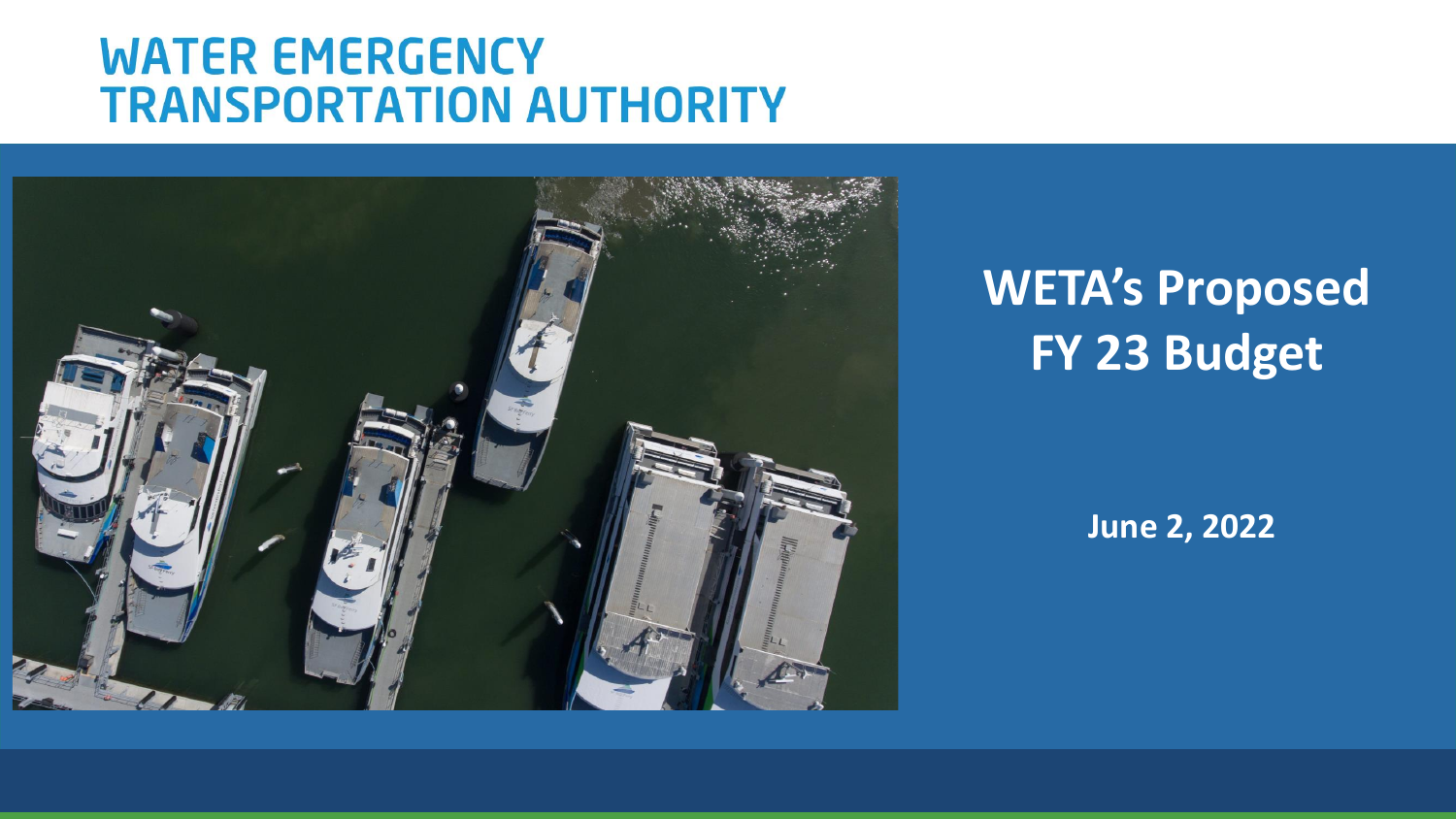## **BUDGET PRINCIPLES**

- Based on Pandemic Recovery Program service plan and principles
- Reflects Board adoption of continued lower fares up to June 30, 2023
- Factors adjustments from actual expenses under this service plan in FY 22
- Preserves operating efficiencies realized with FY 22 budget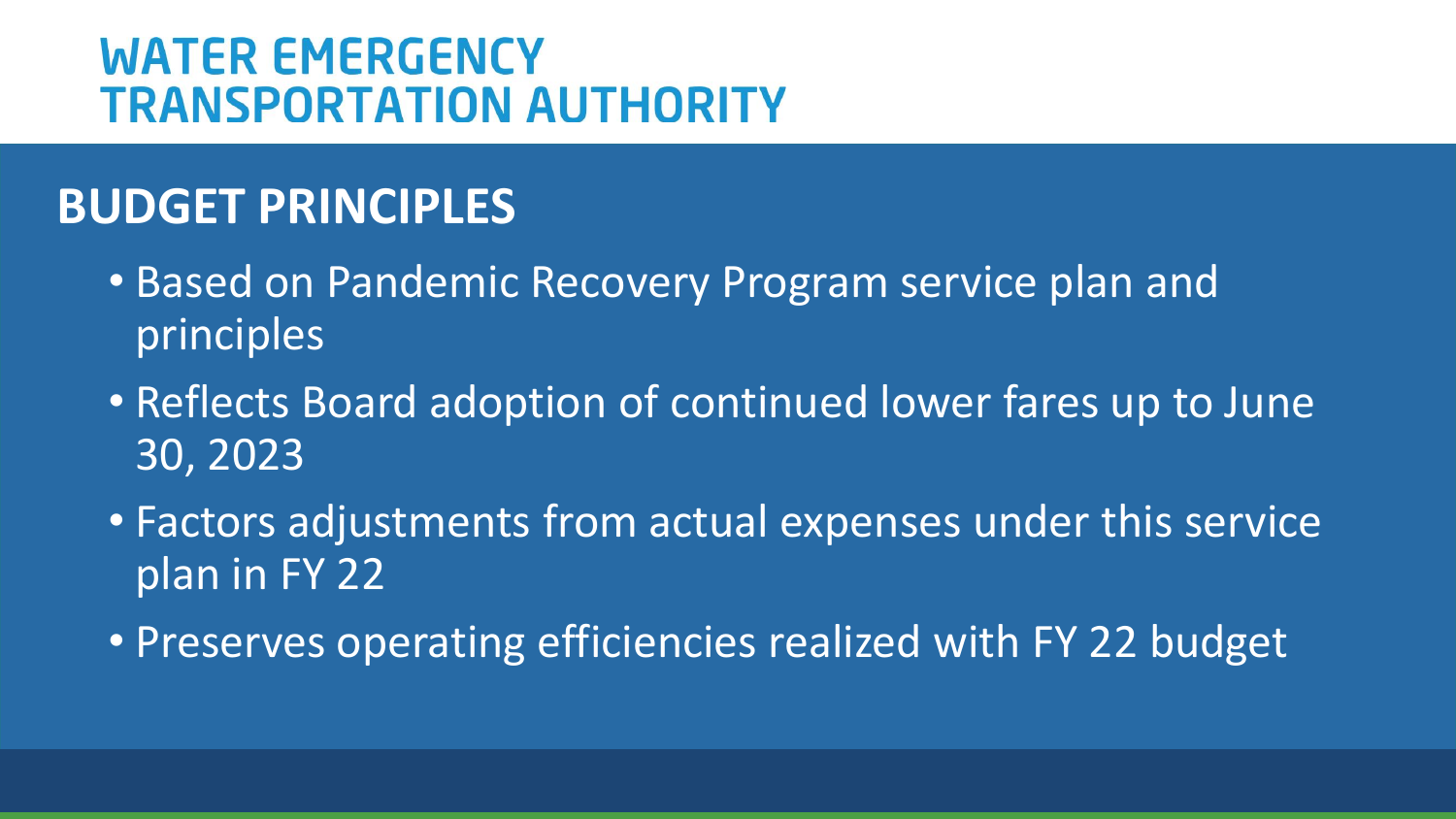## **PROPOSED OPERATING & CAPITAL BUDGET**

| FY 2023 Proposed Budget                                                                                                 |  |                                                                                                                                                          |                                                                                 |
|-------------------------------------------------------------------------------------------------------------------------|--|----------------------------------------------------------------------------------------------------------------------------------------------------------|---------------------------------------------------------------------------------|
| <b>Expense</b>                                                                                                          |  | <b>Revenue</b>                                                                                                                                           |                                                                                 |
| <b>Operating Budget Expenditures</b><br>- Ferry Service<br>- Planning and Administration<br>Capital Budget Expenditures |  | <b>Bridge Tolls</b><br>\$61,024,222 Federal Funds<br>57,624,222 State Funds<br>3,400,000 Local Funds<br>48,558,164 Passenger Fares<br><b>Other Funds</b> | \$26,872,644<br>53,840,280<br>8,424,684<br>7,915,852<br>11,228,927<br>1,300,000 |
| <b>Total Budget Expense</b>                                                                                             |  | \$109,582,387 Total Budget Revenue                                                                                                                       | \$109,582,387                                                                   |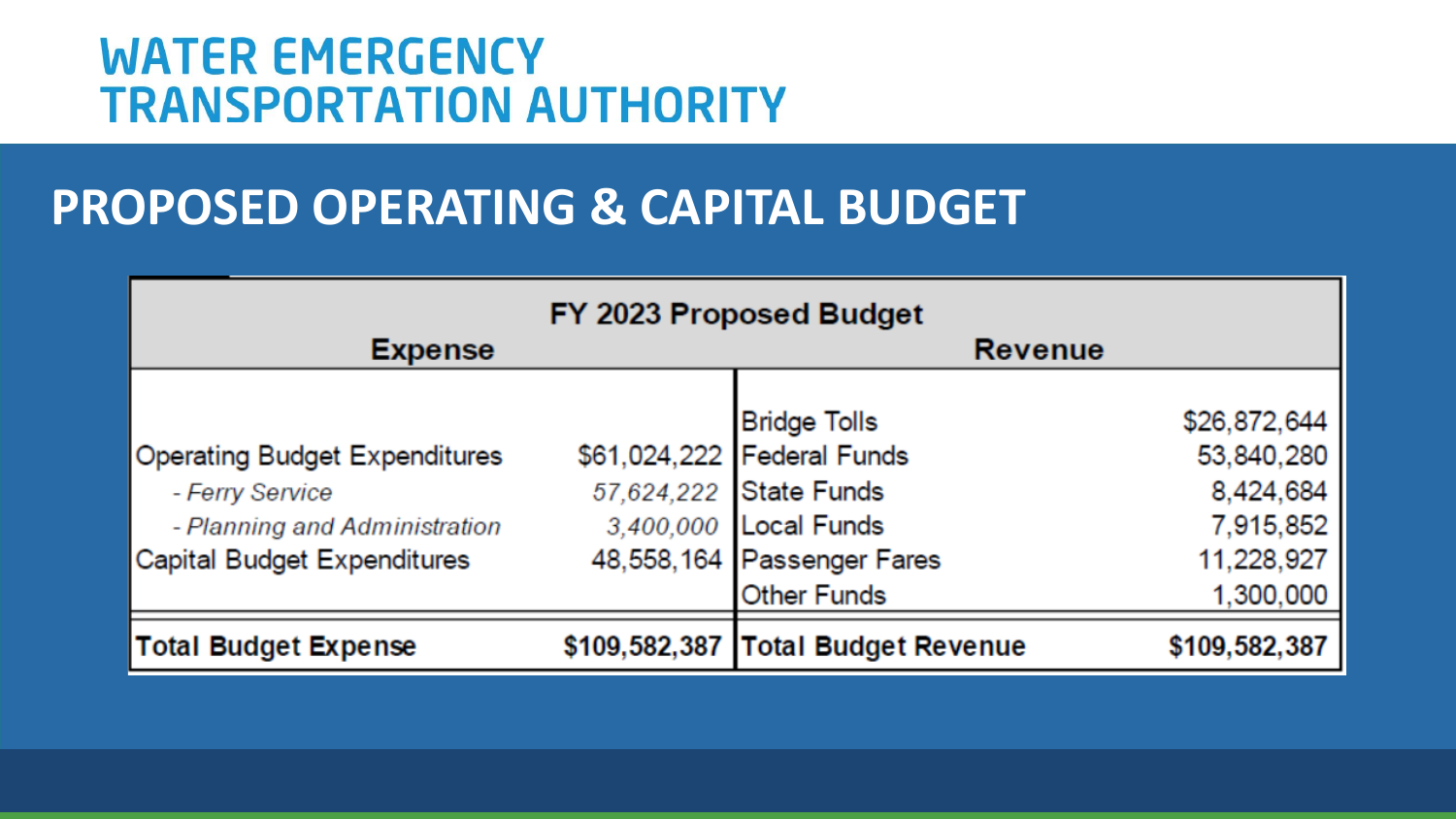# **FY 23 CAPITAL BUDGET: REVENUE**

- The proposed FY 22/23 Capital Budget is funded via the following sources:
	- State funds: \$8.42 million
	- Federal funds: \$27.3 million
	- Bridge tolls: \$8.62 million
	- Local dedicated funds: \$4.2 million

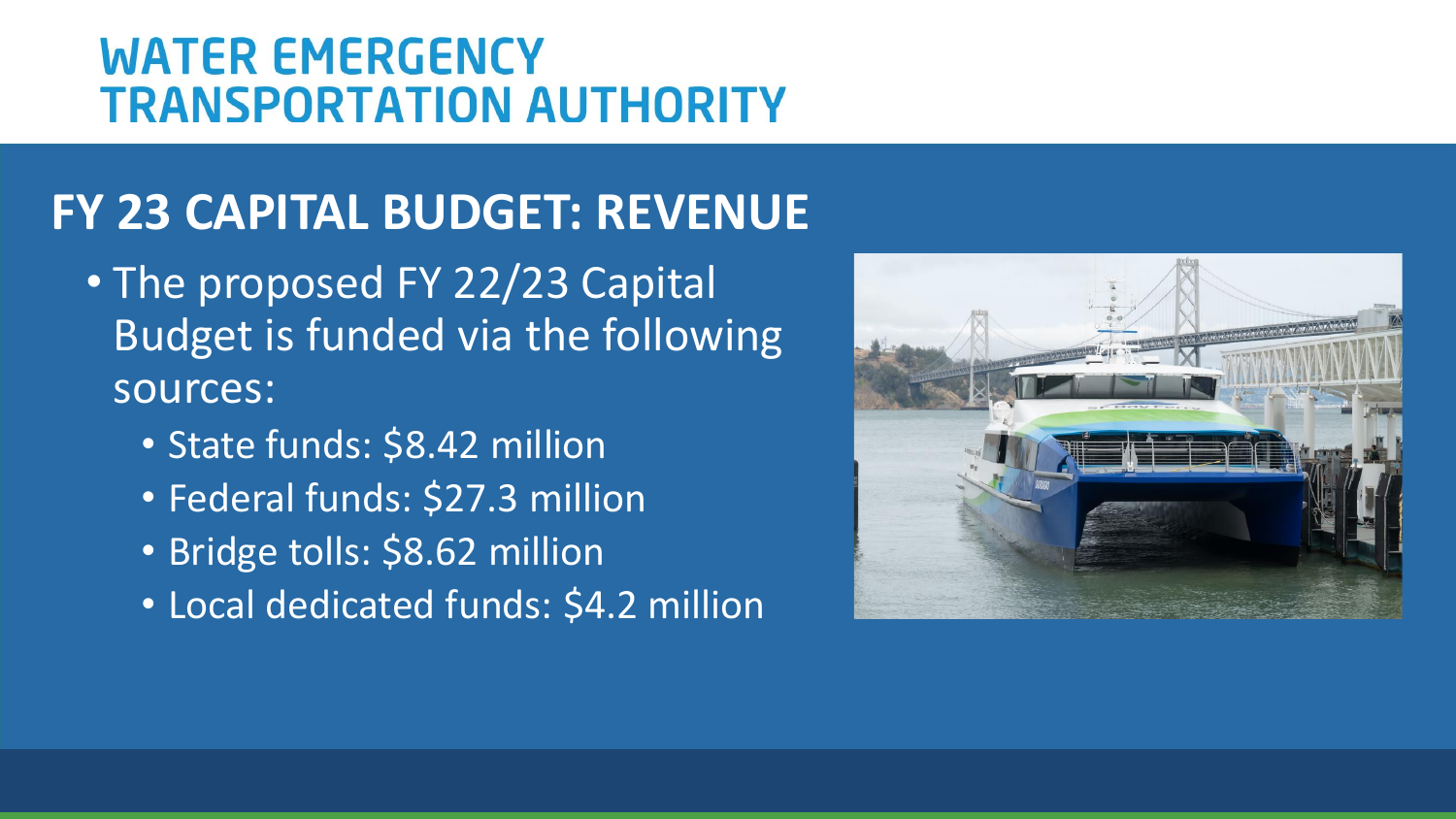## **FY 23 CAPITAL PROJECTS**

• The proposed FY 22/23 Capital Budget includes the following key projects (cost listed for FY 23 budget only, not total project cost):

- Main St. Alameda rehabilitation: \$4.9 million
- Zero-emission infrastructure: \$1.8 million
- Dorado class vessels: \$16.4 million
- Electric ferries: \$9.45 million
- Gemini class Tier 4 conversions: \$4.5 million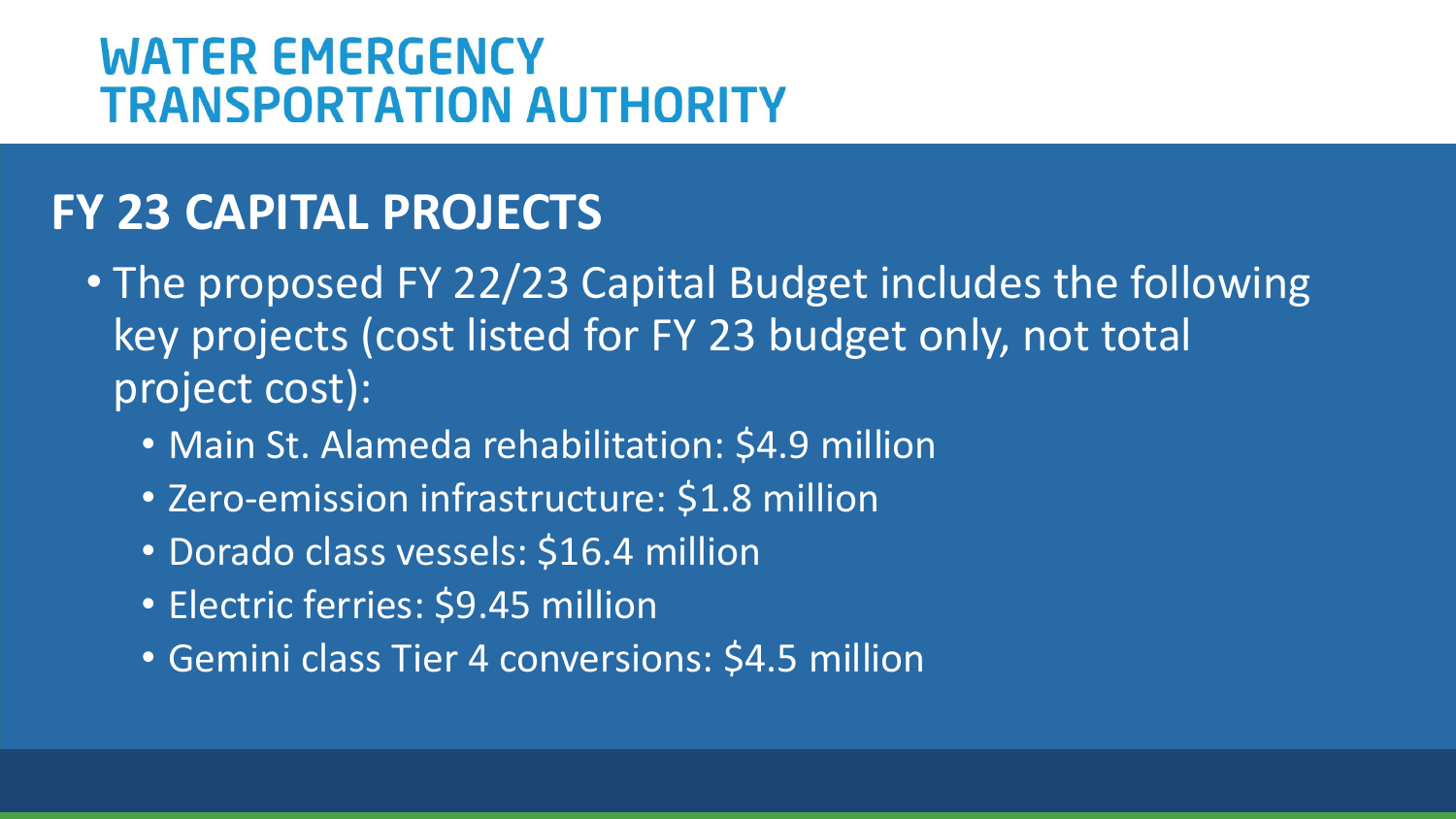## **FY 23 OPERATING BUDGET**

- Continues current service schedule on six regular routes with two special event and two Short Hop routes
- Addition of S.F. Waterfront Hydrogen Vessel Demonstration Project (approved by Board in May 2022)
- \$10.6 million increase from FY 22
	- \$1.7 million for Hydrogen Vessel Demonstration (new expense)
	- \$6.4 million increase in fuel budget compared to FY 22
	- Budget assumes 4.5% increase in labor costs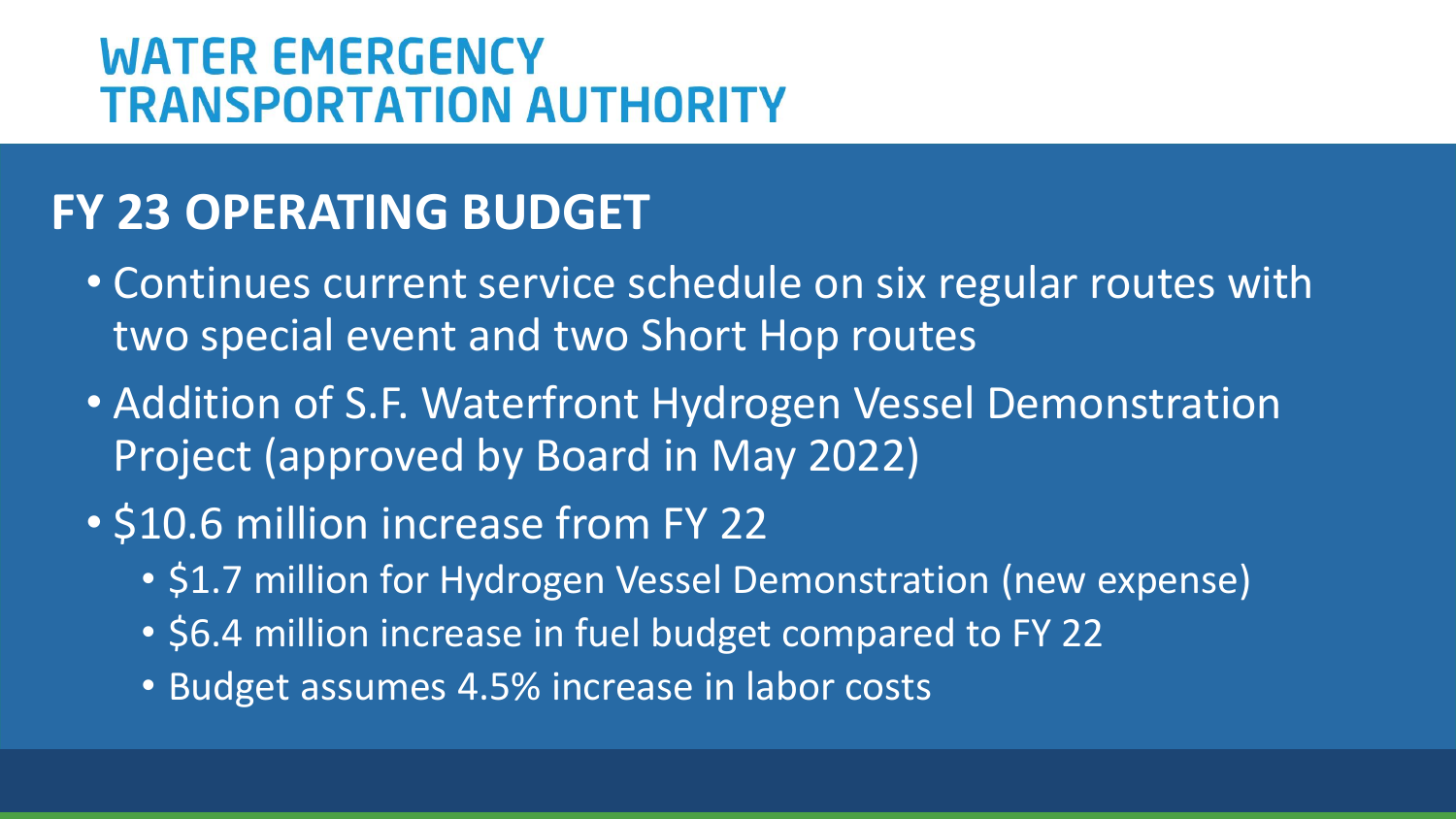## **FY 23 OPERATING REVENUES**

- Fare revenues: \$11.2 million
	- Assumes 70% of pre-pandemic ridership by end of FY 23
	- Increase of \$3 million over FY 22 adopted budget
- Bridge tolls: \$18.2 million
- Direct local support (Contra Costa Measure J): \$3.7 million
- Federal COVID relief: \$26.5 million
- Hydrogen Demonstration sponsorships: \$1.3 million